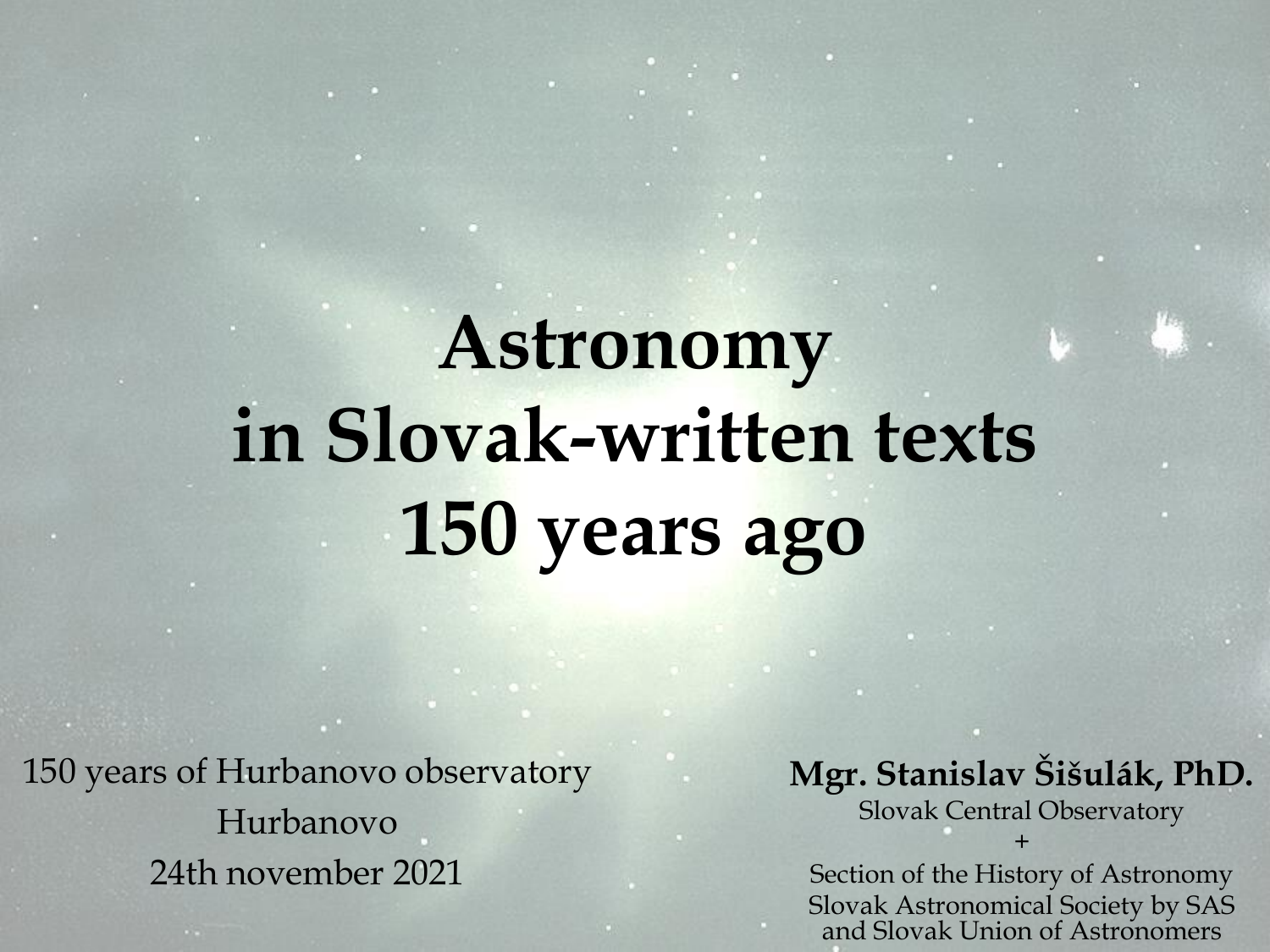• If we came back to the moment of founding of Hurbanovo observatory in the year of 1871, what kind of information could we obtain about the universe at that time as readers reading Slovak books?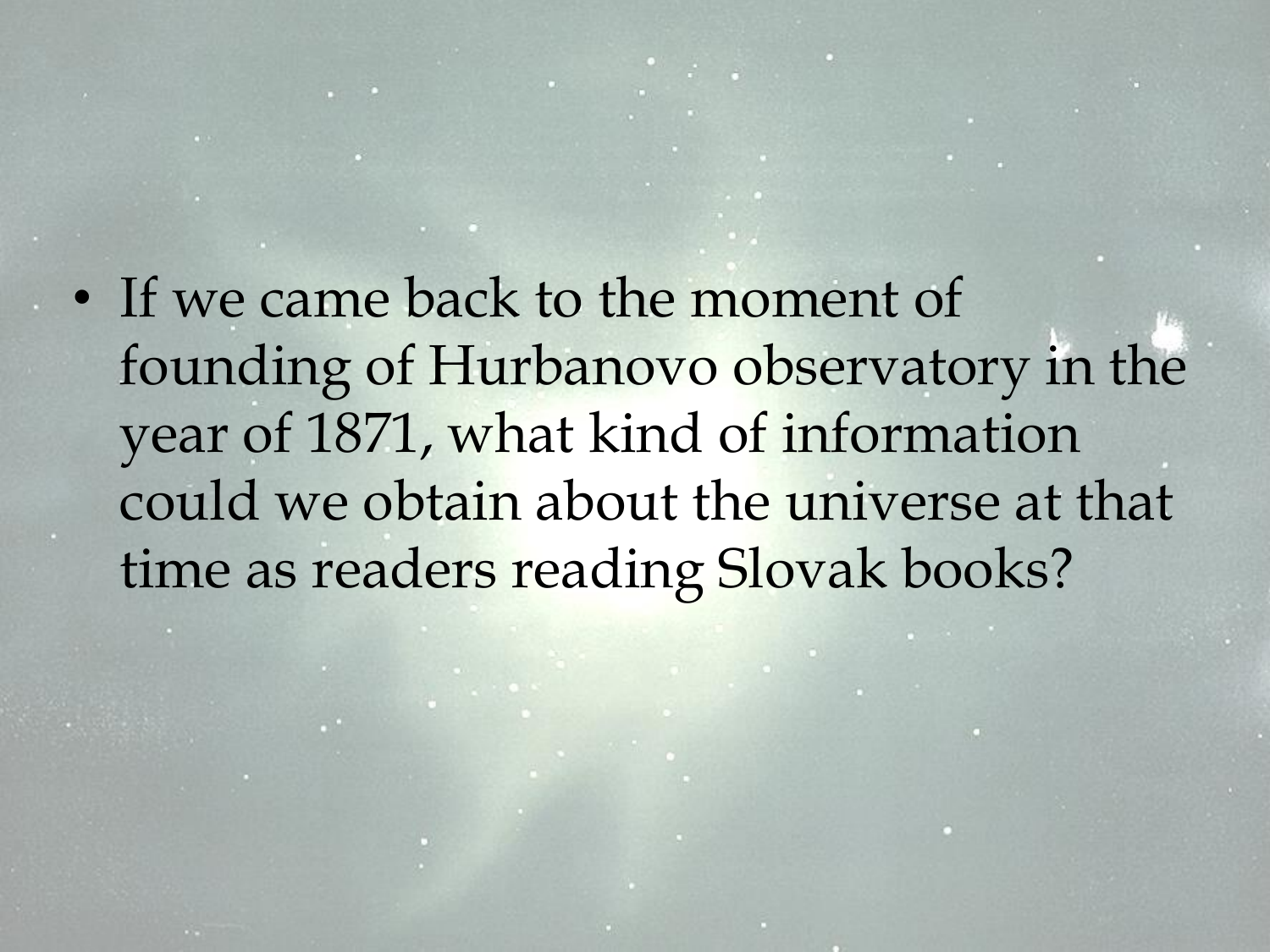- In the era of ~1850 to ~1870, 6 books appeared:
- **1. Šťepňica Nauk a Umění = Nursery of Sciences and Arts** Skalica 1852 Ondrej **Šoltýs**
- **2. Prostonárodná bibliotéka = National bibliotheca** Buda 1863 (4th ed.)Maximilián **Jalovecký**
- **3. Slovenská čítanka pre nižšie gymnasia = Slovak reading book for lower gymnasia** Banská Bystrica 1865 Emil Černý (comp.) (with texts of Daniel **Lichard**)
- **4. Physika čili Silozpyt = Physics** Skalica 1869 Ivan Branislav **Zoch**
- **5. Školník** = **Teacher** Vienna 1871 Ondrej Radlinský (comp.) (parts on universe written by František Víťazoslav **Sasinek**)
- **6. Weliký žiwot Pána a Spasytele nasseho Krysta Gežjsse... The Great Life of our Lord and Savior Jesus Christ...** Skalica 1869 (3rd ed.) **Martin of Kochem**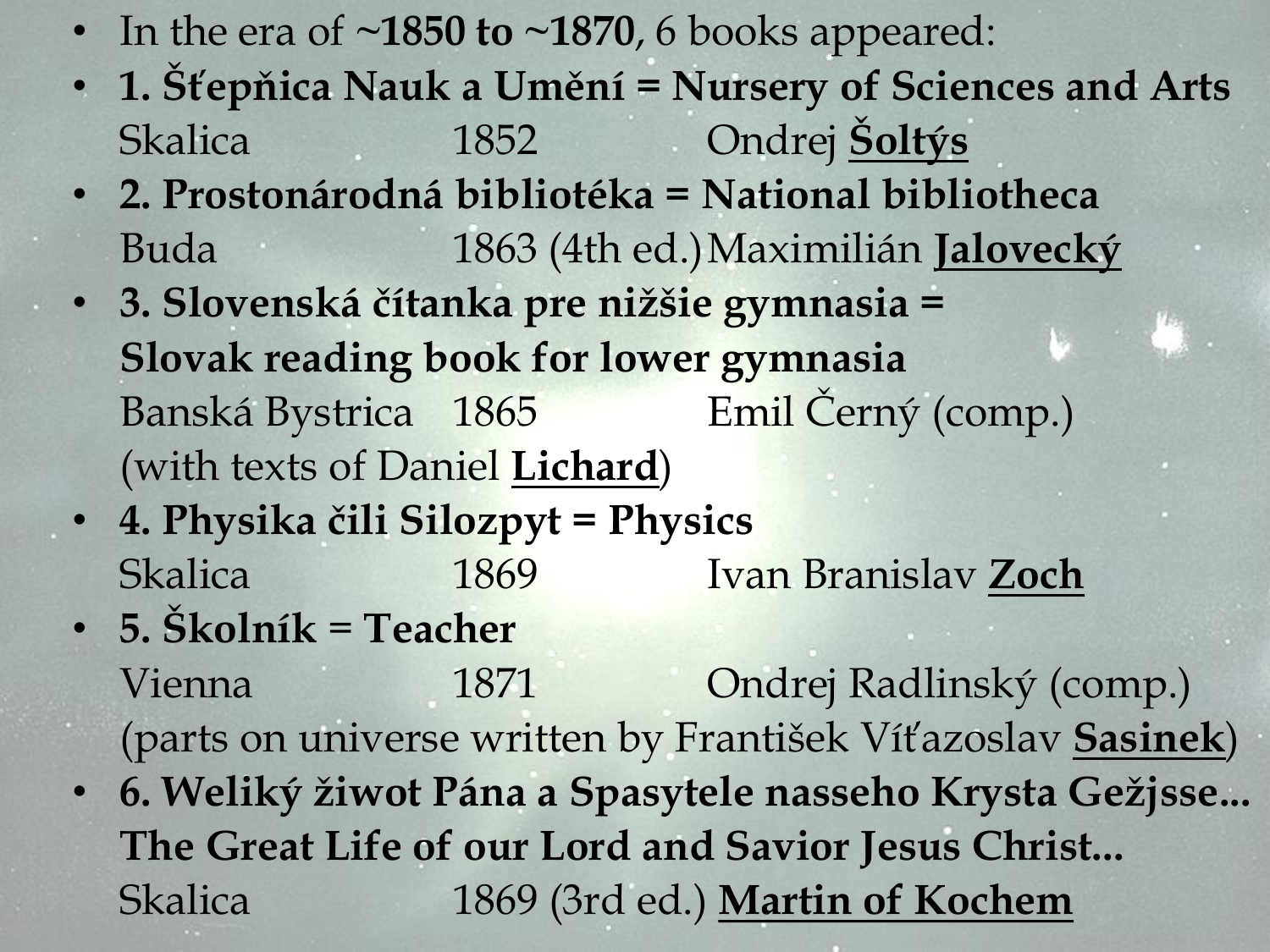- short books (100 to 200 pages), exceptionally longer
- All are popular books or schoolbooks
- The character of the text is determined by book-length and its difficulty.
- They treat many parts of human life and environment.
- Astronomy contains only a small part of the corpus
	- some knowledge (e. g. on Earth, or telescope) can be found in chapters outside of astronomy chapter
- All authors are priests (except for Zoch), Martin of Kochem was a theologian, preacher, and a Capuchin monk.
- Zoch, Jalovecký, Lichard were pedagogues.
- Jalovecký a Lichard were cultural workers.
- Sasinek was primarily a historian.
- Zoch, Sasinek, Šoltýs wrote schoolbooks.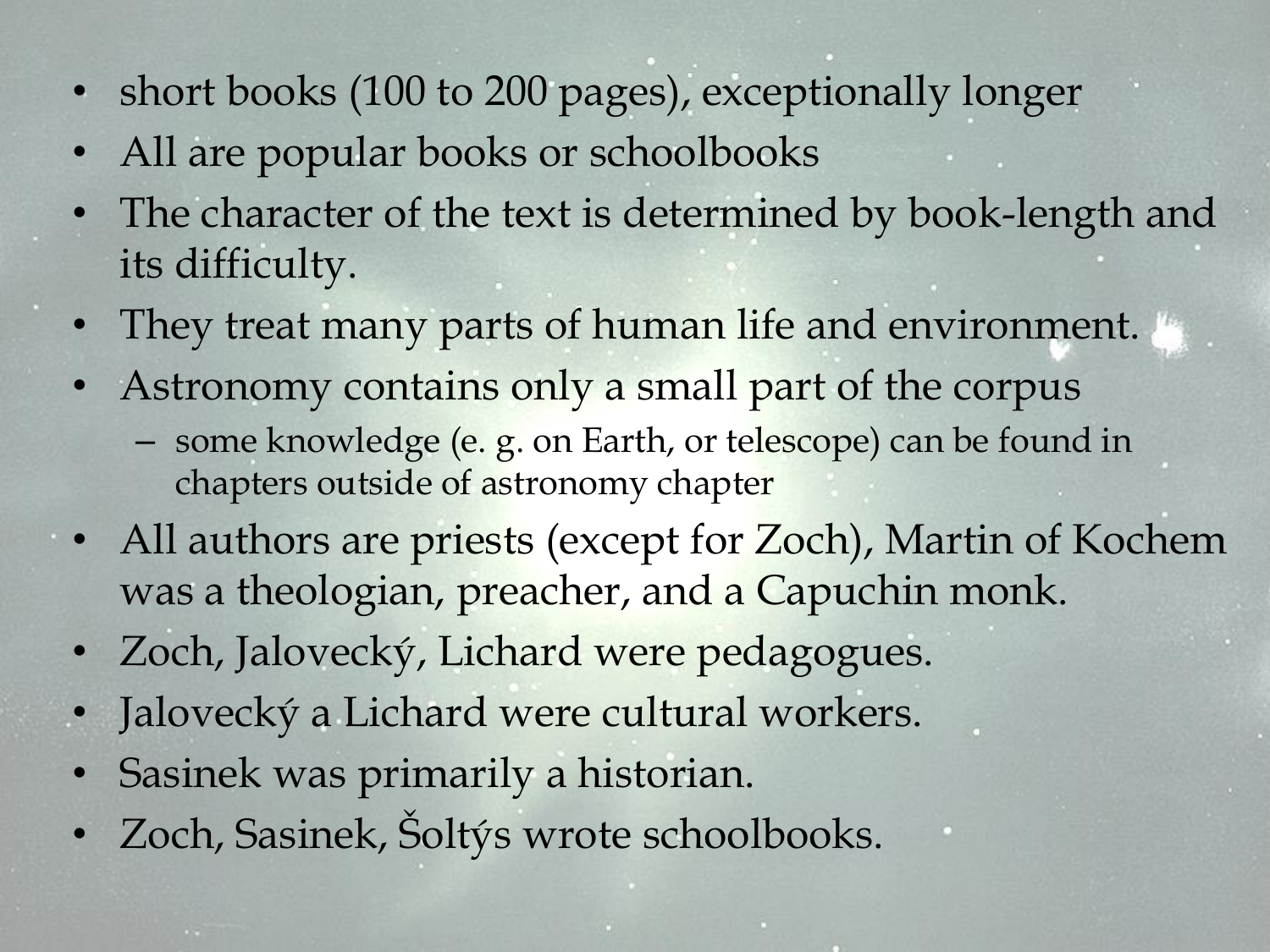- Hagiography of Martin of Kochem is the most different book of all six presented.
- It was one of the most popular books in Central Europe
- voluminous... 1,000 pages, only ~30 pgs contain astronomy
- First published in GER in 1677, (in CZE 1698, in SVK 1857)
- Planetary theory is geoheliocentric (that of Tycho Brahe)
- Kochem draws from A. Kircher and J. Hevelius
- overall 9 editions (the last issued at the start of 20th century)
- **It was read in rural areas during the WWII yet, while its content was unmodified since 1677!!!**
- It was not focused to popularize astronomy but to be moralinstructive handbook combined with the history of New Testament.
- Maybe the publisher (Skarnicel) had not any means nor educated people around to update the text on universe.
- It was ingenious business shot the book was written in Czech language well understood in Czech and Slovak lands.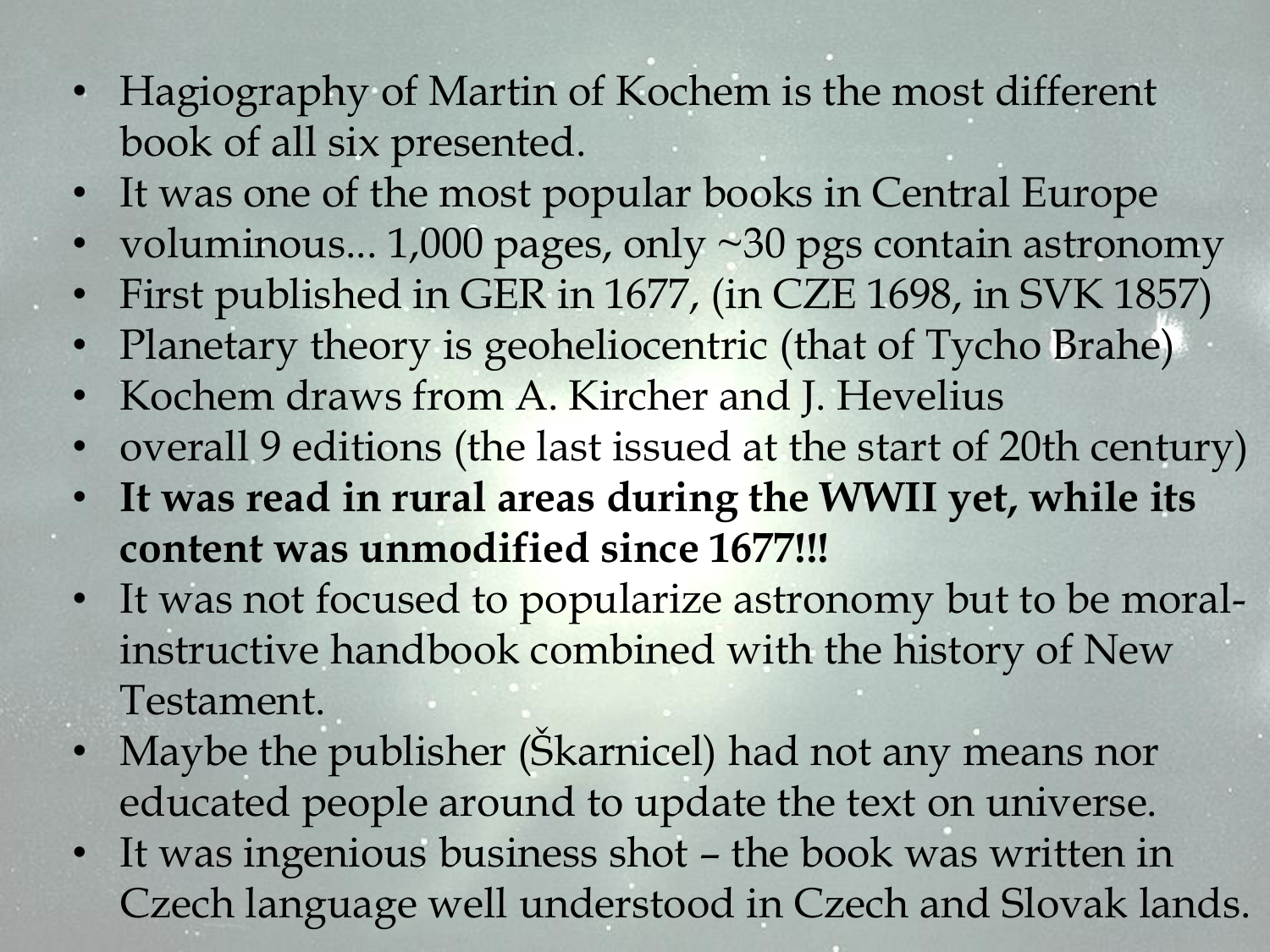# **Astronomy, Cosmogony**

- Jalovecký & Sasinek: Astronomy is a science dealing with heavenly objects, that is, stars.
- Zoch: Astronomy explains and defines phenomena of the universe.
- Only Martin of Kochem deals with creation of the world but his thoughts do not differ from what is written in the Bible.
- Division of the world (only Martin of Kochem): earth, space, supracelestial waters, and theological heaven (=Empyreum)
- Daniel Lichard in his "Astronomical fragments on the Sun" says that the world lasts for 5,840 years.
- Years remaining to the end of the world and the end of the world itself is not pertracted by any of the authors.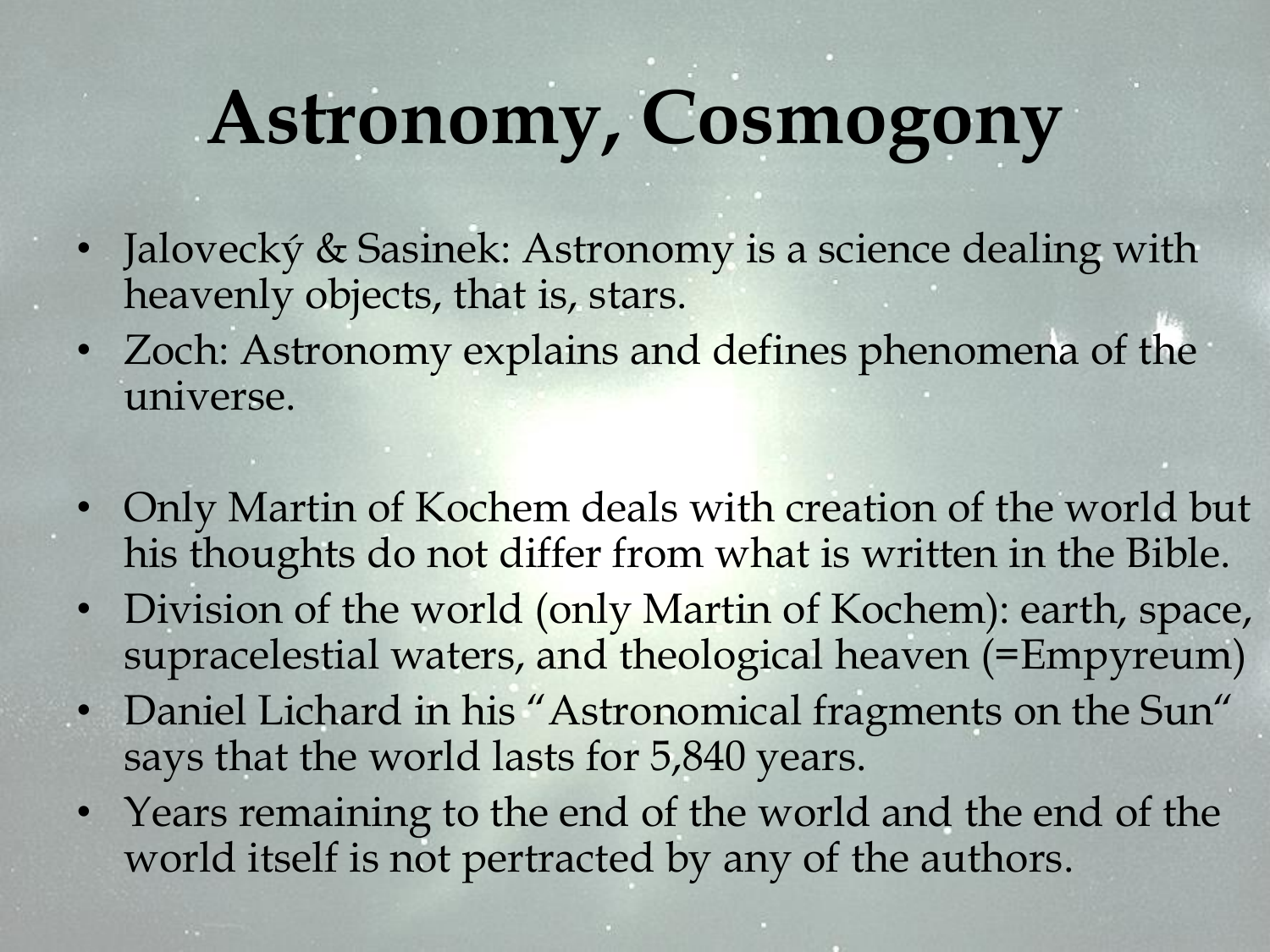#### **Sun**

- Šoltýs: Sun is a dark object which was endowed by the matter of light by God. It has two types of rays, one type for shining, the other for heating. Its volume is 1.3 million time larger than that of the Earth. Distance to Earth is 20 million of German miles  $(GM) = 20 \times 7.5$  km = 150 mil. km.
- Jalovecký: The Sun never moves, only rotates, it itself shines, and is the head of Solar system; keeps planets together, shines upon them and heats them. Author mentions frequent optical phenomena: the red sun, halo, and sundogs.
- Lichard writes a lot of information. e. g. influence of the Sun on terrestrial life, heliocentrism, old mythological conceptions (incl. Slavic), distance, real and apparent diameter, parallax, density, surface gravity, and orbiting around central star (Alcyone of Pleiades).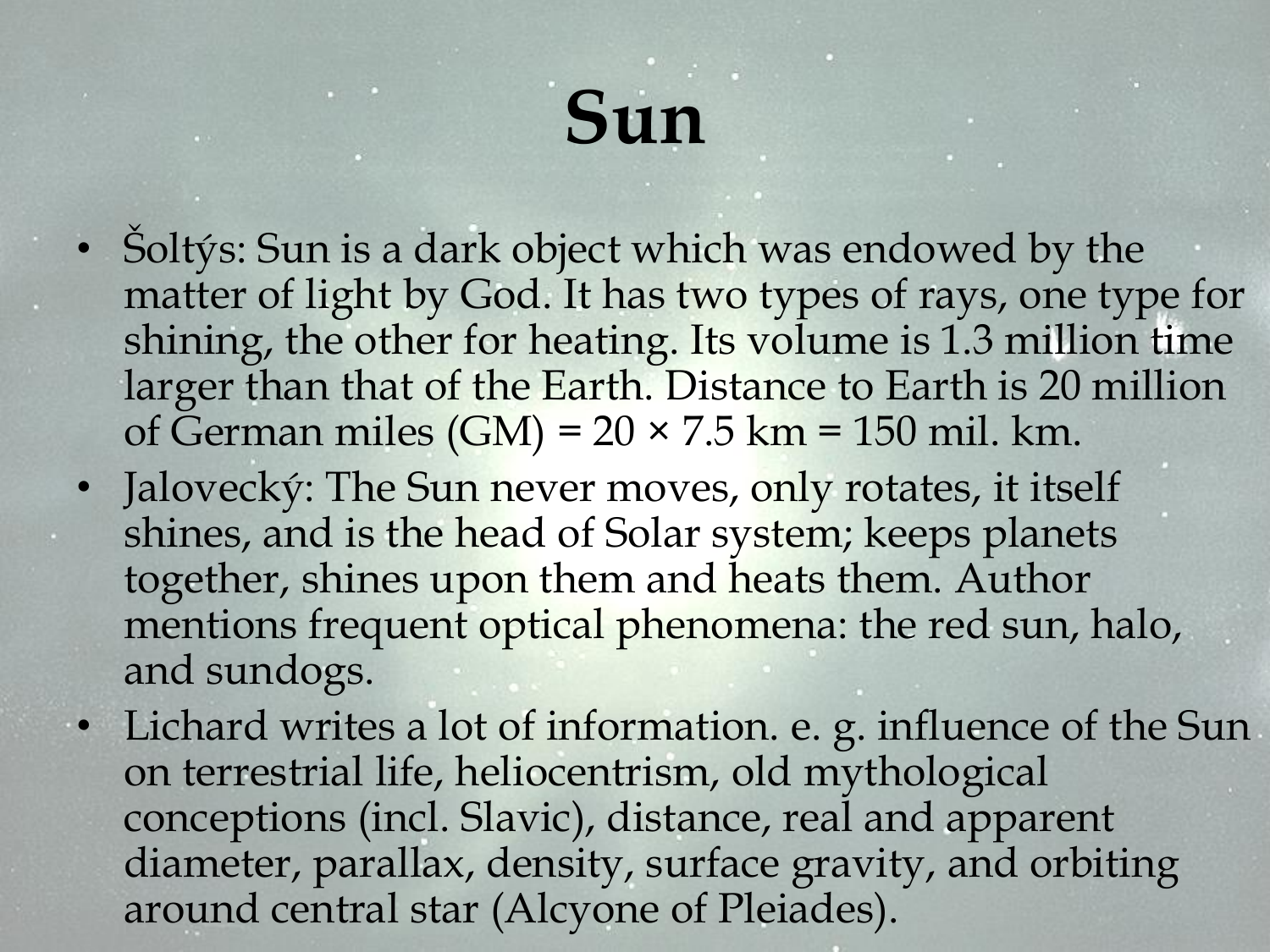- Zoch writes not much on the Sun... He treats its apparent moving on the sky (daily and nightly) and as the only one writes about the composition of the object derived from the spectral analysis. The sun is fiery object containing these chemical elements: K, Na, Ca, Fe, Mg, Cr, Ba, Ni, Cu, and Zn. There is no Au, nor Ag.
- Sasinek: The same as Šoltýs, but he adds solar rotational period: 25 days, 8 hrs, and 14 min., derived from the moving of sunspots. These are holes in the photosphere and thanks to them we can see non-shining surface of the Sun. Faculae are also mentioned. The Sun is 300,000× brighter than the Moon.
- Kochem: The Sun consists of 4 elements, but mainly from fire. It has mountains, valleys, rivers, seas with islands on its surface. Waters are made from molten metal. The Sun is thousand times hotter than the hottest terrestrial furnaces. It is also 140× bigger than the Earth. It revolves around the Earth in a distance of 9,602,080 GM with velocity of 260,000 GM/h.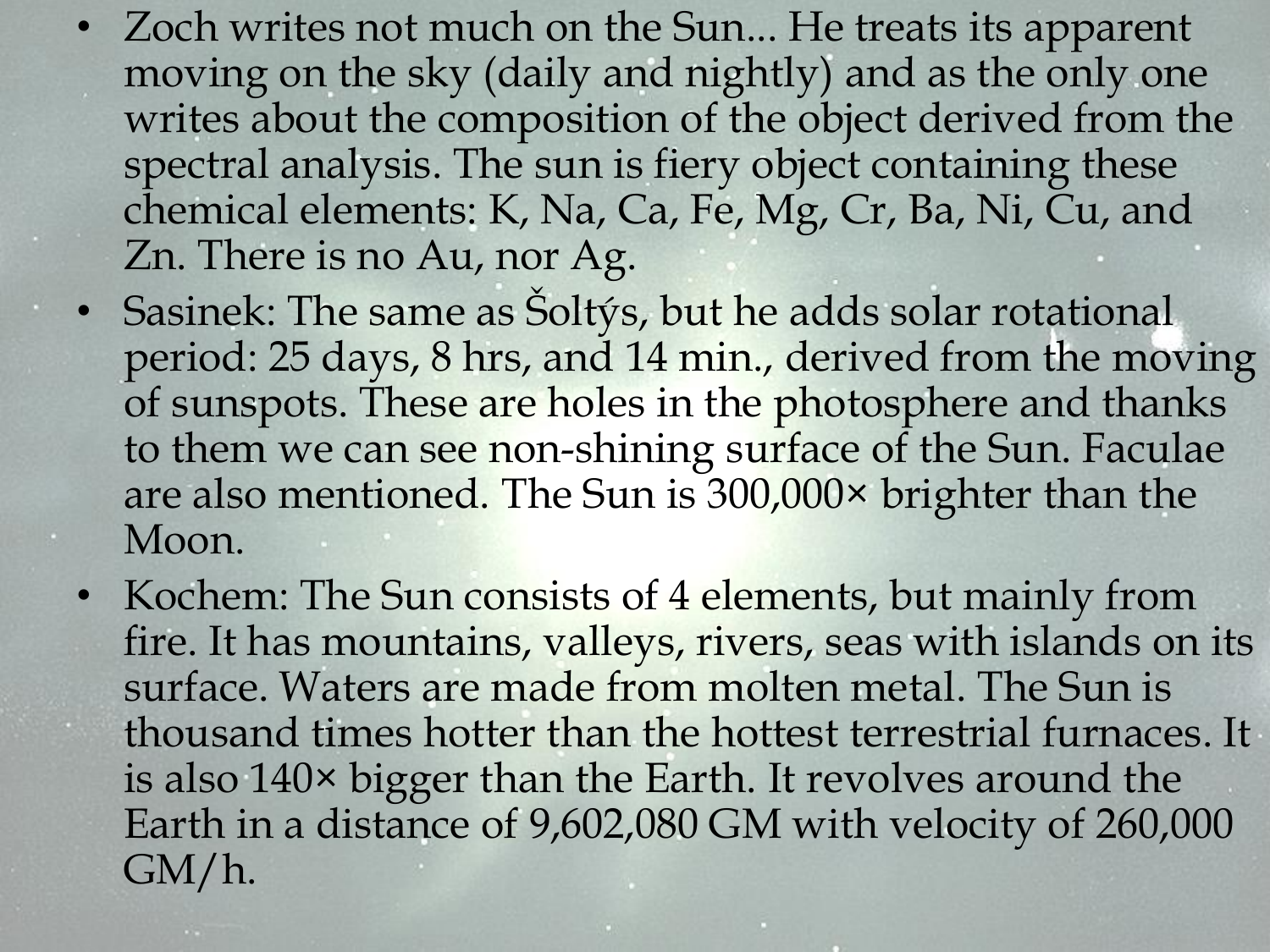# **Mercury, Venus**

• When speaking about planets, Šoltýs and Sasinek mention their distance, orbital period and volume which are similar to current values. (2021).

Kochem: Mercury is the smallest planet, resides near the Sun and it is hardly discernable; made from 4 elements. On its surface there are high mountains, valleys, seas and rivers. No numeric values are provided by Kochem.

- Other 2 authors mention no surface details.
- Soltýs & Sasinek: Venus apparently the brightest planet, appears mainly during dusk.

Kochem: 6× smaller than the Earth, does not shine itself; with mountains, valleys, seas, rivers on its surface. The water is rosy and land is made from shiny matter similar to crystal. That's the reason why the planet is so bright.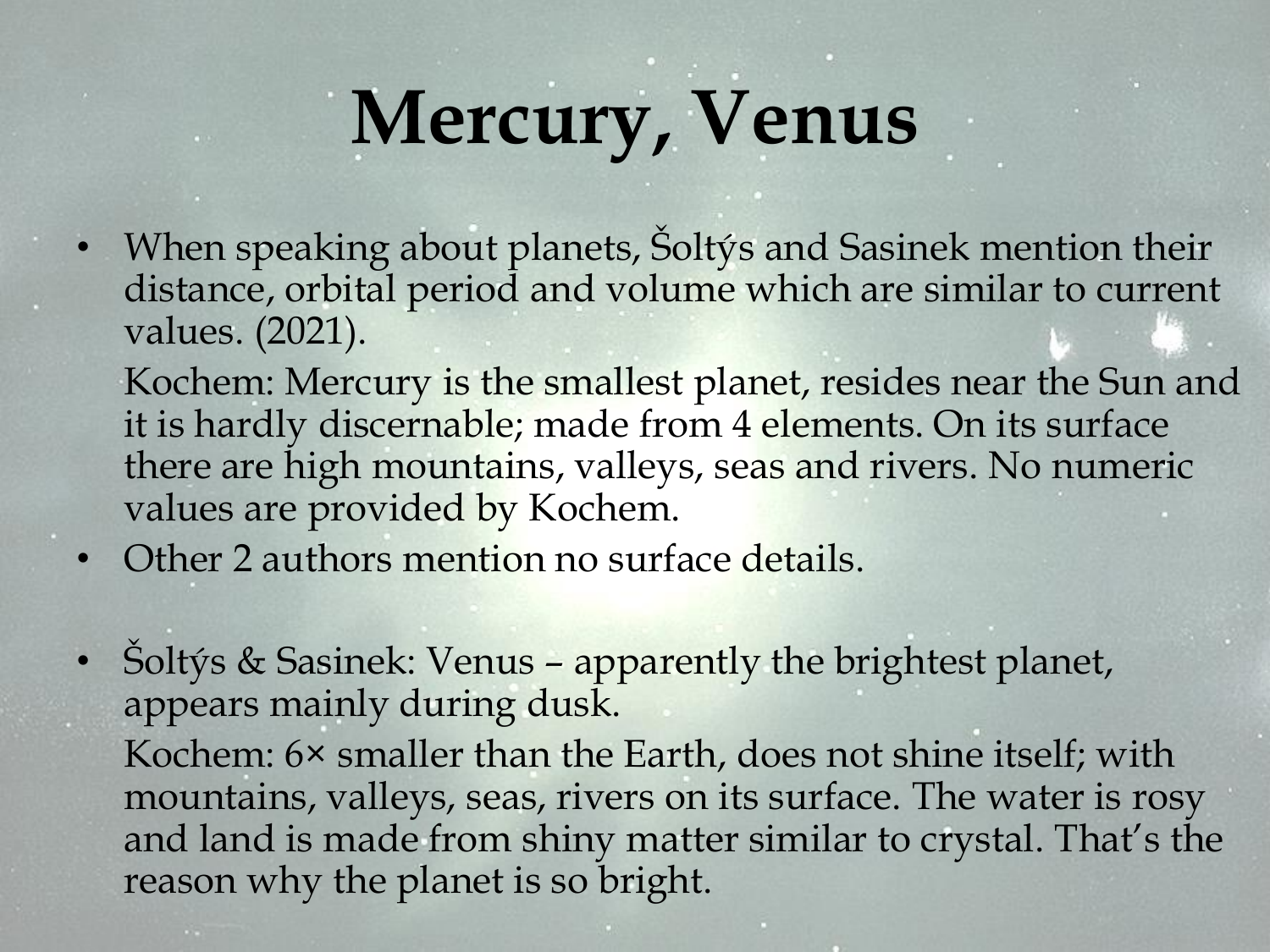## **Earth**

- Soltýs: Earth is spherical (+proofs), it rotates and orbits the Sun within 365 d, 5 h, 48 m.
- Jalovecký: Earth is spherical and dark, lit by the Sun and stars, reflected light comes from the Moon. It rotates around the axis and orbit the Sun. It keeps everything on surface when rotating thanks to its gravitational force. The planet hangs freely in space.
- Zoch: Earth is flattened (5.6 mile). Polar diameter is 1,713 GM. Author gives proofs of their sphericity and rotation. Earth moves along an ellipse around the Sun. The planet is inclined 23.5° to the ecliptic which is the cause of seasonal changes.
- Sasinek: Earth spins on its axis and goes around the Sun, spherical and dark (+proofs of sphericity), lit by the sun. Sasinek also gives the dates of solstices and equinoxes.
- Kochem: The Earth is the lowest planet of all. Circumference is 5,400 GM. The planet hangs freely in space. There are caverns inside the body.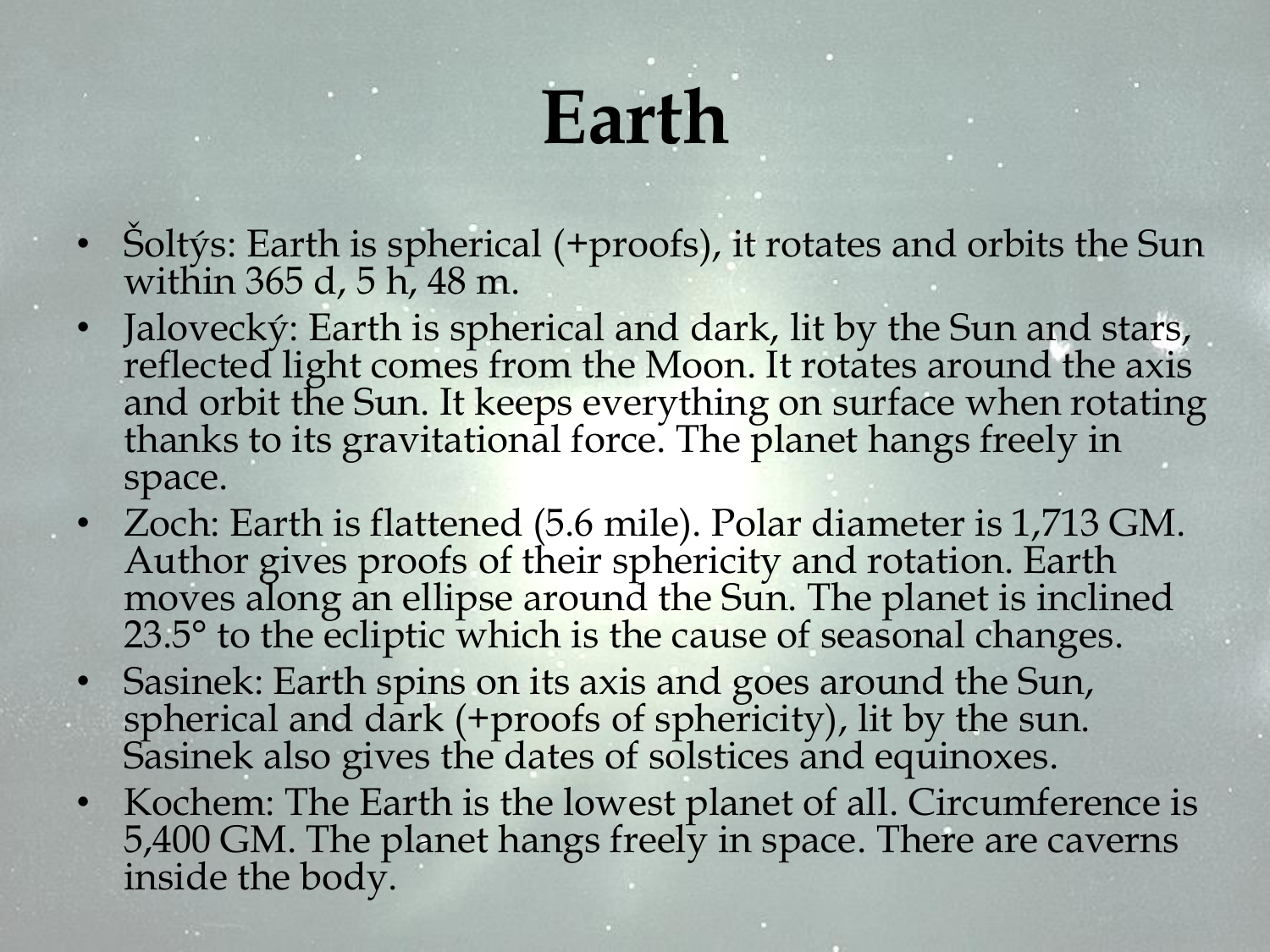# **Moon**

- Šoltýs: Dark object that reflects the light from the Sun. 64× lesser Earth (volume), distant 50,000 GM. Its surface covered with seas, lakes, rivers, mountains and something resembling roads. Moon has 4 main phases. Jalovecký adds that the Moon hangs freely in a space and orbits the Earth in 28 days. He also adds the moments of occurence of phases. He writes of optical phenomena connected with the Moon. Sasinek also mentions all these facts and amends that Moon is the main cause of the tides (6-hour frequency).
- Lichard writes a lot about the Moon. He mentions the role of the Moon in culture and mythology, its distance from the Earth (incl. story of its computation), spherical form, optical illusion of bigger Moon when near horizon, other physical characteristics like surface area, volume, mass, density, surface gravity etc.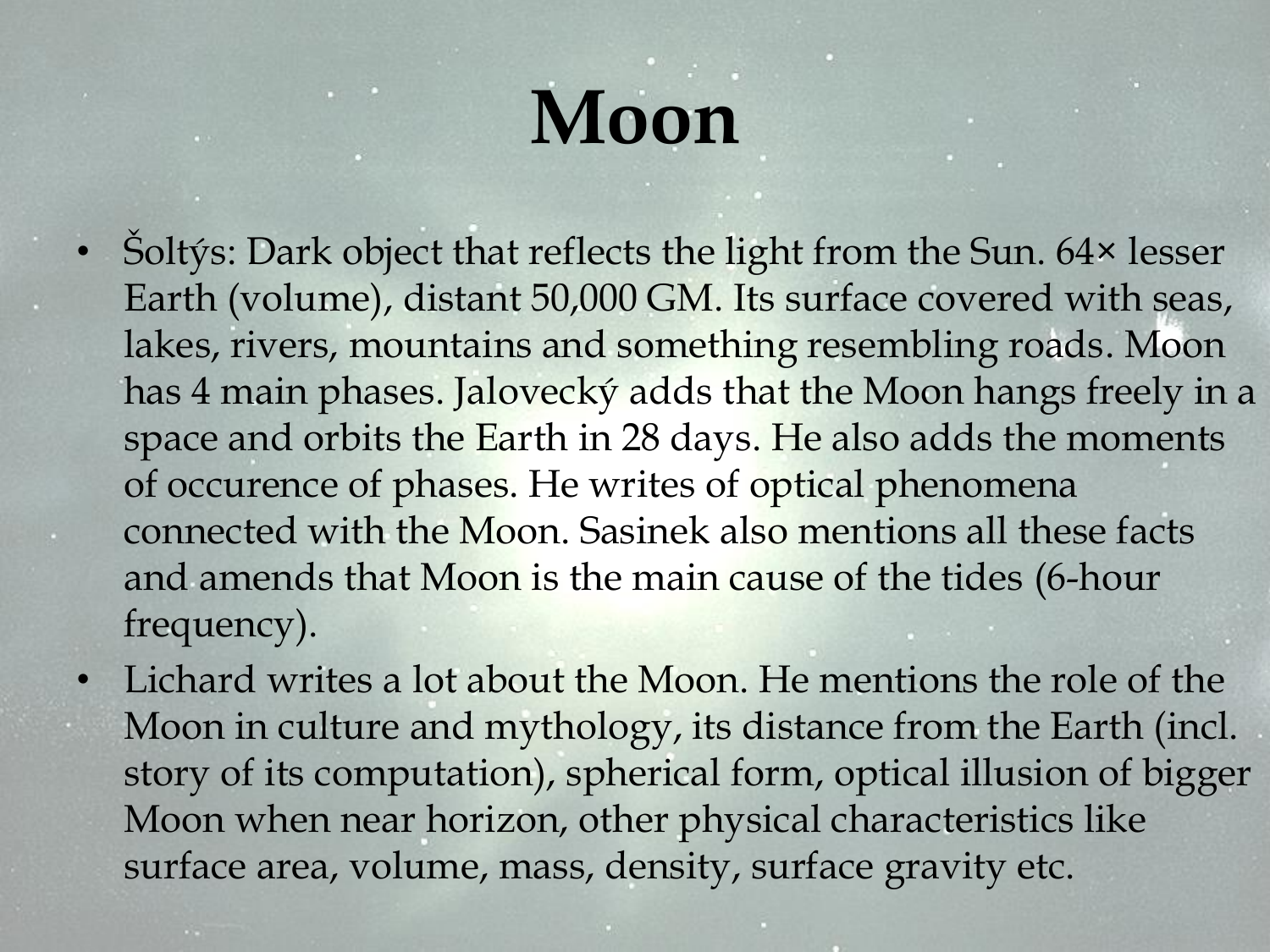- Zoch: Moon is distant 51 000 GM from us. Siderical orbital period is 27 d, 7 h, 43 m, 11+1/2 s. Zoch gives figures of apparent and real diameter. Moon travels in ellipse around the Earth and in cycloid around the Sun. Also orbital nodes are mentioned. Zoch informs that the one side of the Moon still faces the Earth and explains the cause of moon phases and tides. The Moon influences the Earth's atmosphere in the same way.
- Kochem: The Moon is spherical and dark object. The nearest object to the Earth distant 51 600 GM. Circumference is 1,555 GM. Consisted of 4 elements, similar to the Earth with its mountains, valleys, rivers and seas, but free of vegetation. Lunar surface is very hard and solid like metal, waters are crystal-clear but impotable. There is no rain. Brighter parts of the surface are rocky and harsh, darker ones are valleys covered with (eternal) shadows.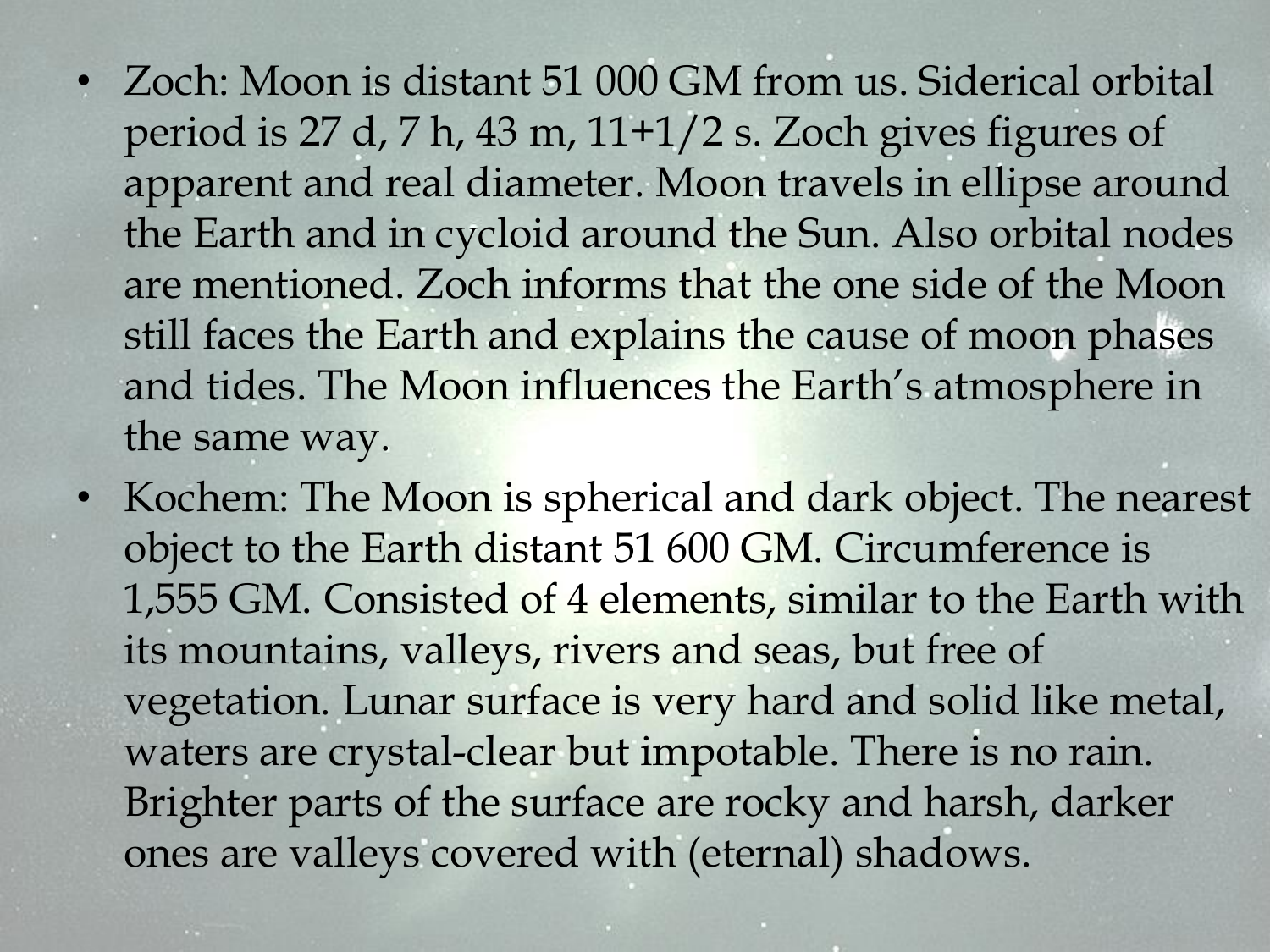## **Mars**

- Soltýs: Mars also has phases and surface spots = mountains assumed by the author.
- Kochem: Martian surface is dry and hot; rocks are yellow like sulphur and produce dense and poisonous substance. Waters are similar to dense pitch mixed with sulphur. Dark flame and unhealthy smoke come out of them. Evil-smelling flames jet from the inside of the planet. There is a hundredmiles-wide abyss and kind of sulphuric substance is coming out of it. Mars is lit partly by the Sun, partly shines itself. It helps the Sun to heat other planets. No numerical values given by Kochem.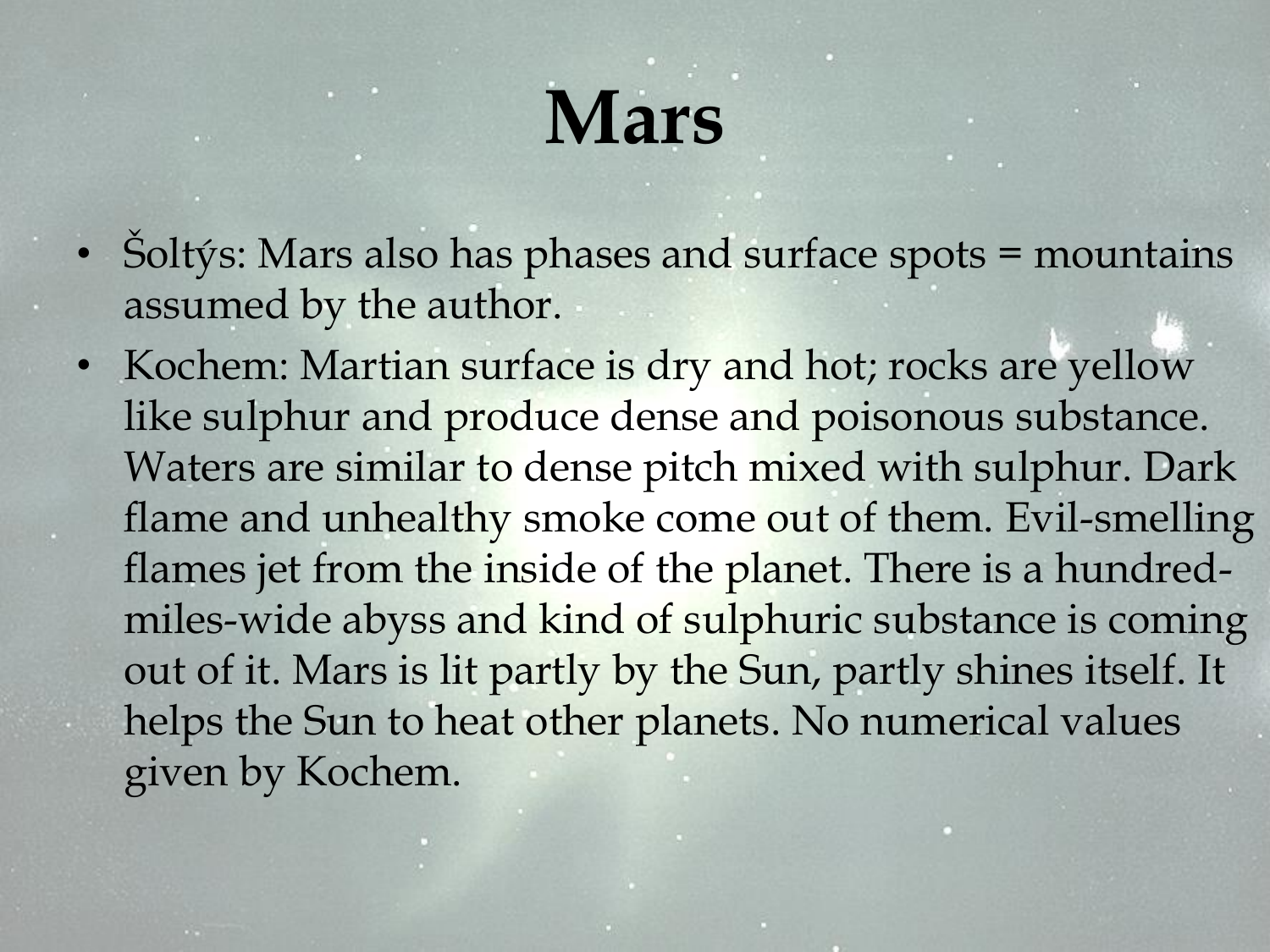# **Jupiter, Saturn**

- Sasinek: Light of Jupiter is white.
- Kochem: Jupiter has 20 times bigger volume than the Earth. The colour of light is similar to gold mixed with silver; also mountains are made from the same material. Waters abound in magnificent fragrance and many little objects move around the planet.
- Kochem: Saturnian surface is bumpy, covered with mounds, rocks, caves, and almost no plains. There are also seas, rivers and one abyss. Rocks are similar to lead, and waters to quicksilver. Waters produce irrespirable smoke and stink. Saturn has no proper light, lit by the Sun and two companions.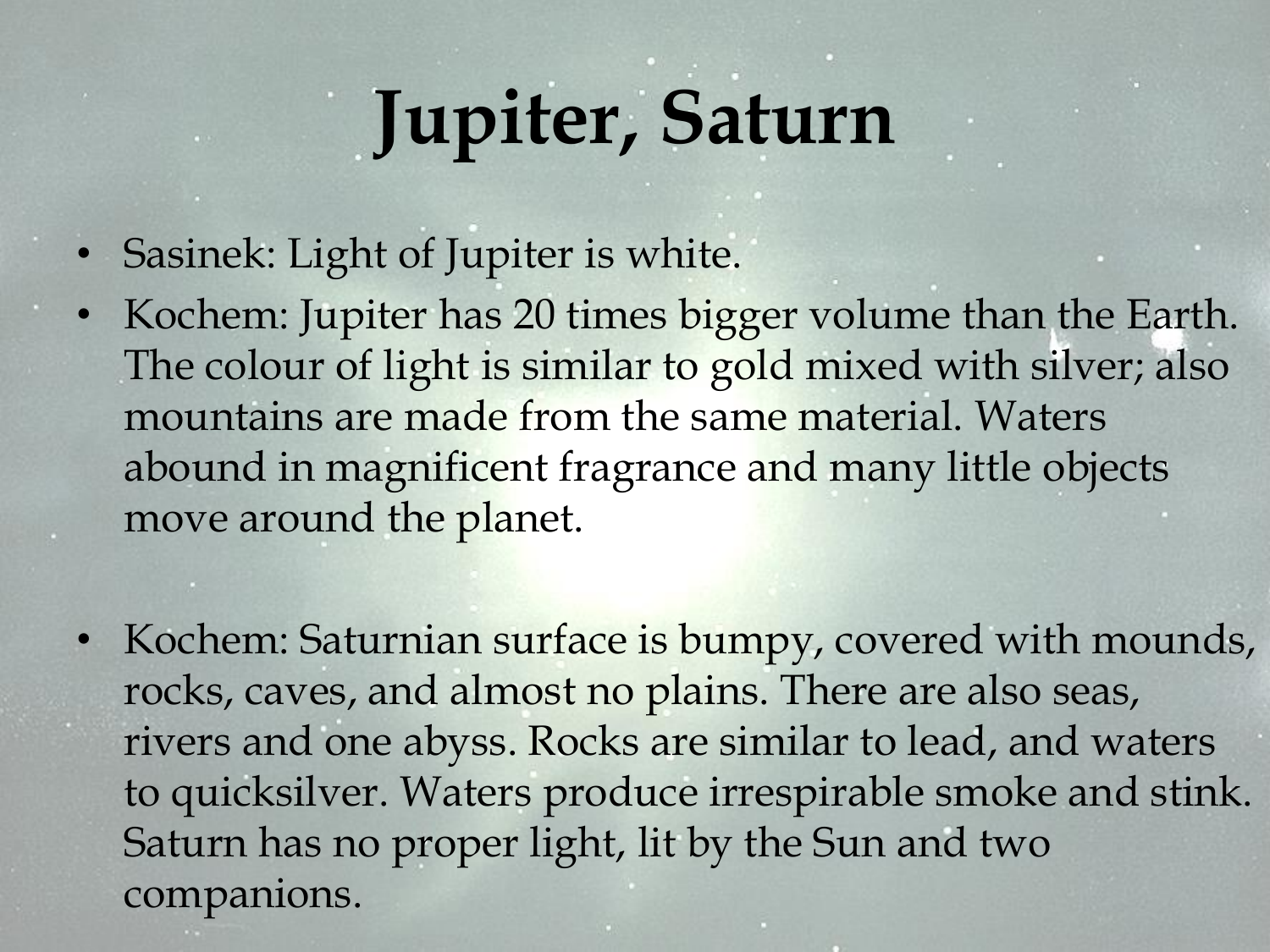#### **Uranus, other planets**

- Šoltýs a Sasinek: Volume of Uranus is 88 times that of Earth. Orbital period is 82 years. Rotational period is unknown to both authors. Šoltýs remarks on discovery of the planet by William Herschel on 13th March 1781 from Bath.
- Sasinek: There are 84 asteroids moving between Mars and Jupiter; all are fragments of one former solid body. Ceres and Vesta are the largest ones, Atalante is the smallest. Its surface area is only 50 square German miles which is equal to area of County of Zvolen.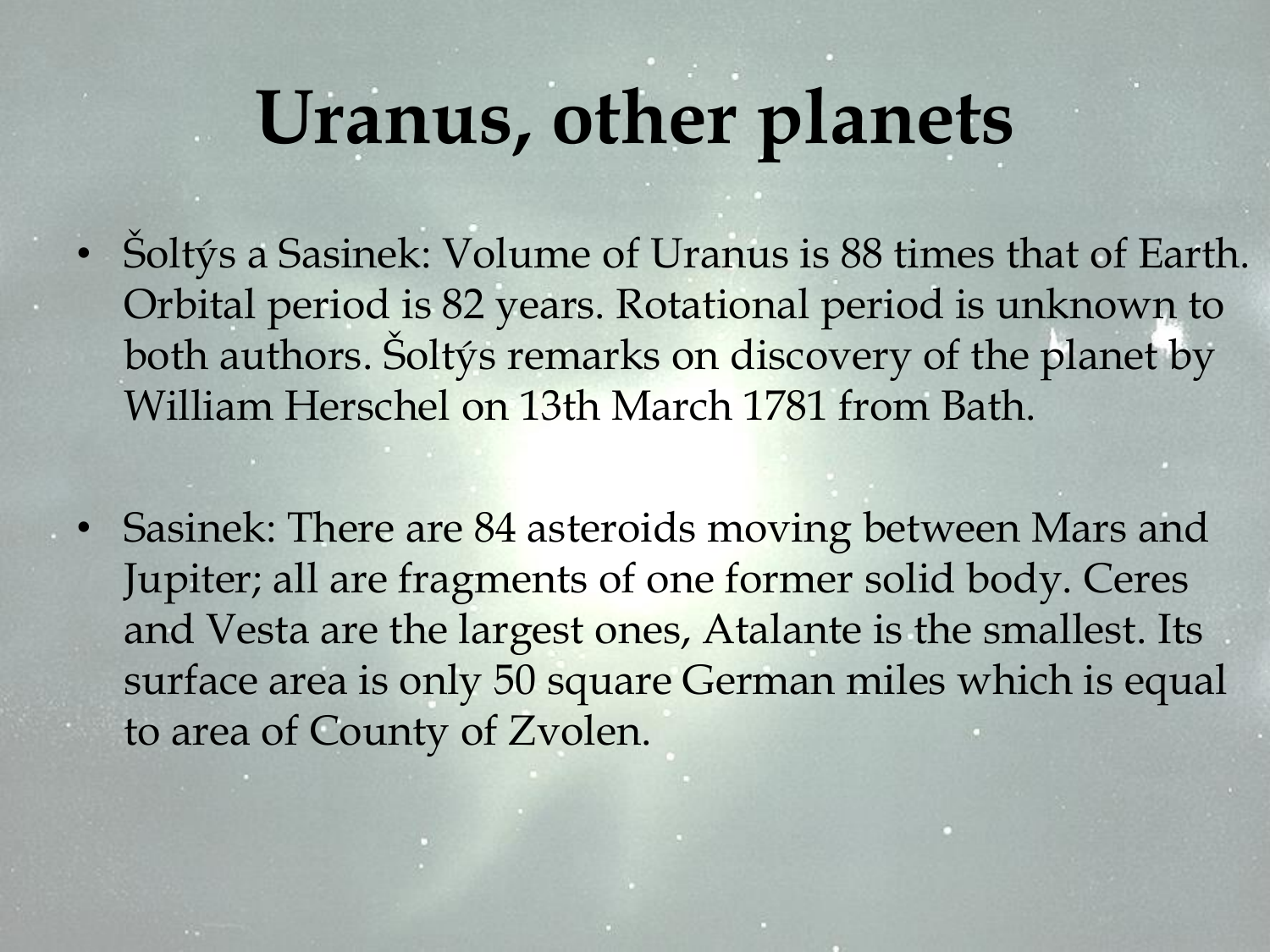#### **comets**

- Soltýs: Comet is a planet with burning head and long tail, moving orderly in its track. Then he deconstructs myths about comets.
- Jalovecký: Comets are stars with glare and beard or broom; some belong to our Solar system others do not; some are long lost; they have different sizes (the smallest are unable to be seen). The author argues against the superstitions on comets (famine, diseases, wars, etc.)
- Sasinek: Comets are stars with glare and tail. 11 of them belong to our Solar system, the rest does not. Comets cannot hit the Earth, maybe on Doomsday...
- Zoch: Misty objects with conspicuous nucleus moving on long ellipses. Tail rises as a consequence of their fast movement and resistance of ether. There are about 500 comets in space.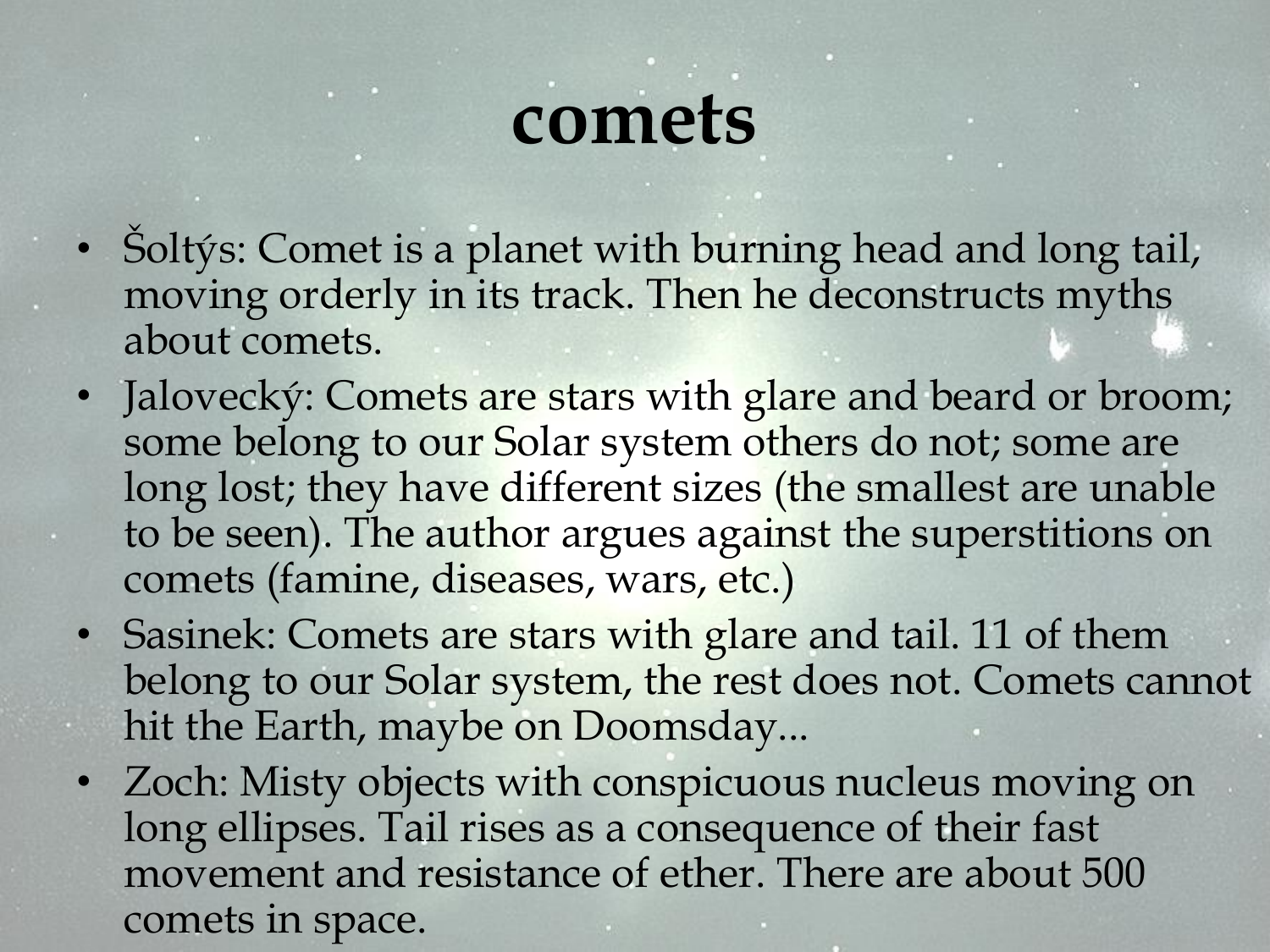#### **fixed stars**

- Šoltýs: Fixed stars do not change their places, have proper light (like the Sun); also have similar properties like the Sun. They are as large as the Earth; some are even larger. Their total number is unknown.
- Jalovecký: Stars are shiny spheres and worlds themselves. They were created by God and hang freely in space; 1000s times larger than the Earth. There are uncountable numbers of stars; each one endowed with planets.
- Sasinek: Stars are freely hanging spheres with proper light. Centripetal and centrifugal forces keep them in their places. Immense number of stars. Sun outshines them during the day and cannot be seen in the sky. Divided in 6 basic classes. Dimmer stars can be seen only through the telescope. Some stars do not shine constantly but are dimmed by dark objects orbiting them.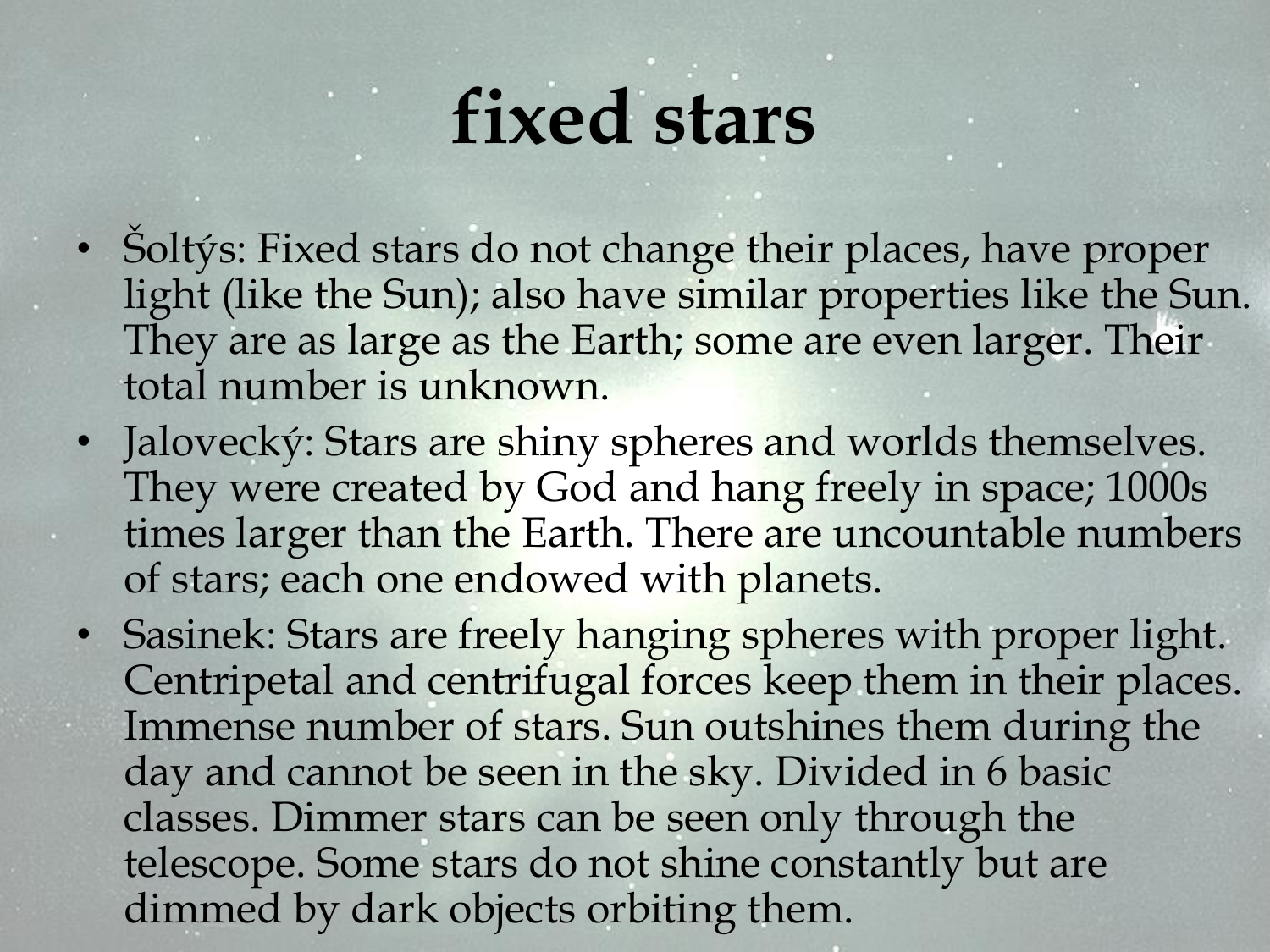• Kochem: Fixed stars consist of 4 elements. Immense number of stars. Divided in 6 classes (the smallest have 18× Earth's volume, the largest have 107× Earth's volume). They are not spiky (as they are often painted), spikes are only their rays. All stars are spherical and orbit around the Earth. Some fixed stars do not shine but reflect the light of other stars; some shine dimly and also reflects the light; others shine very clearly. They are placed in various distances. The nearest fixed star lies in the distance of 80 million GM. If one wants to come to the nearest star in speed of 100 GM per day, it would take him 2,000 years to reach it. Another 4,000 years would be needed to come to heaven.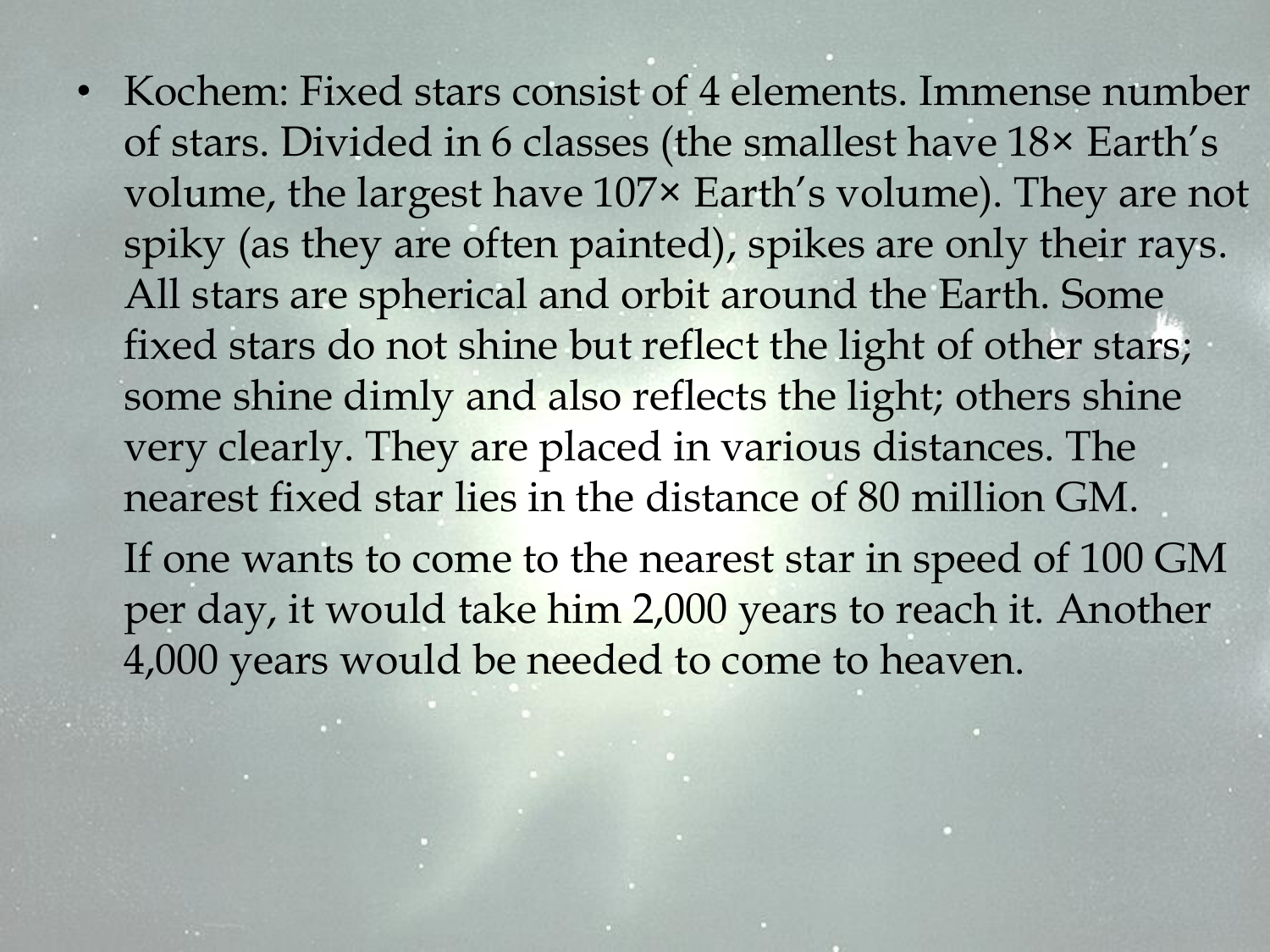## **Constellations / (super)novae**

- Šoltýs: Constellation is a group of stars evoking a figure. Author mentions only 12 of them (zodiacal).
- Sasinek says the same as Šoltýs but he adds information on width of zodiac band (20°).
- Sasinek calls novae wondrous (literally thaumaturgical) stars; these are sudden brightened stars which shortly disappear from sight. They are either dying worlds or stars covered by dark companions. 22 were recorded in history, 19 of them of 1st magnitude. Appeared in Milky Way or nearby.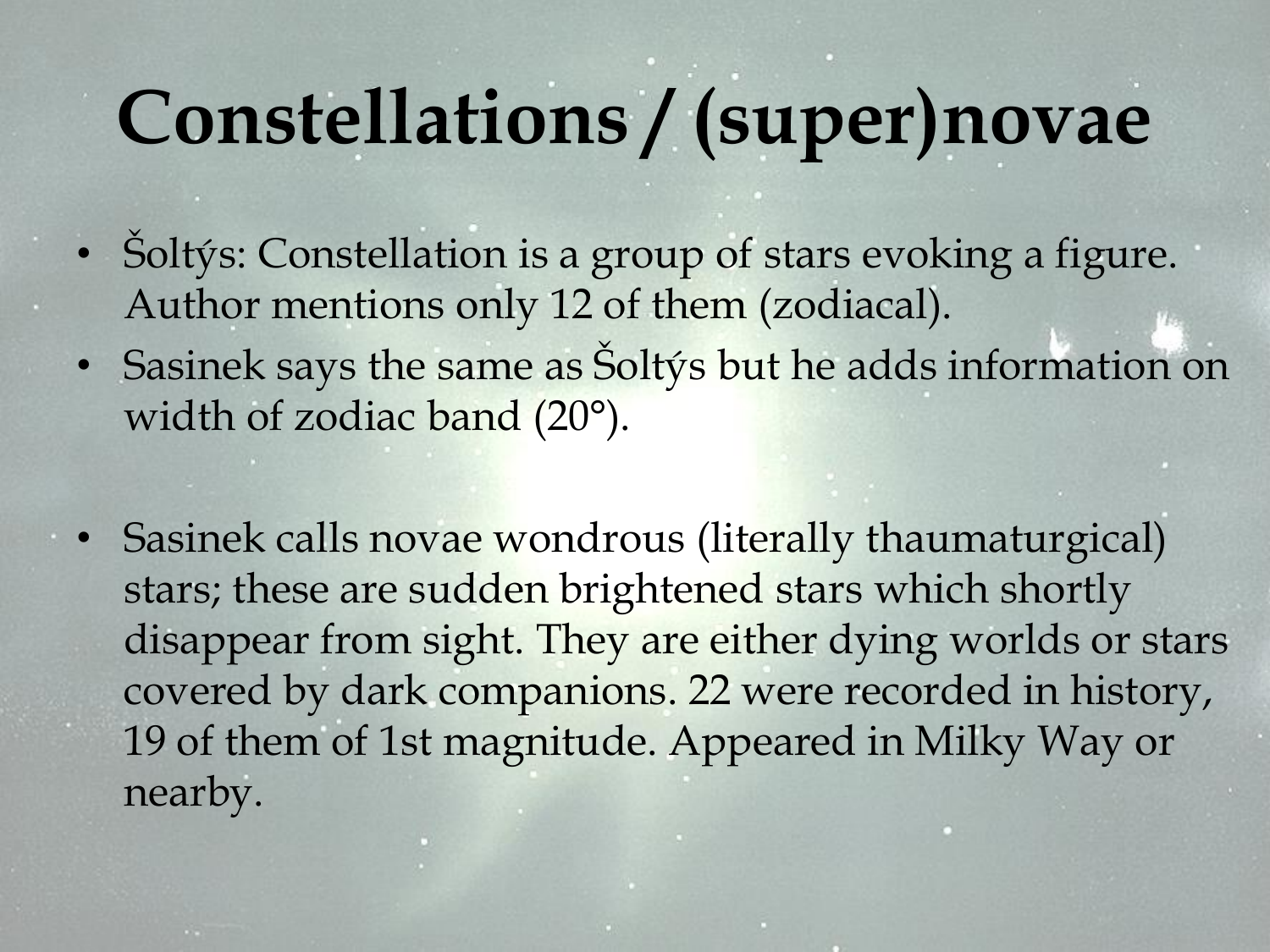# **Milky Way**

- Šoltýs: MW can be seen when the Moon is down. It is compiled from myriads of little stars.
- Jalovecký: Pile of thousands of millions distant stars that shines only like a faint glow.
- Zoch cites John Herschel who says that we are in the middle of all solar systems. Stars are scarce outside of Milky Way but of immense count inside of it. He mentions distant nebulae (25,000 ly) also full of stars.
- Sasinek: MW has immense number of stars seen when weather is clear.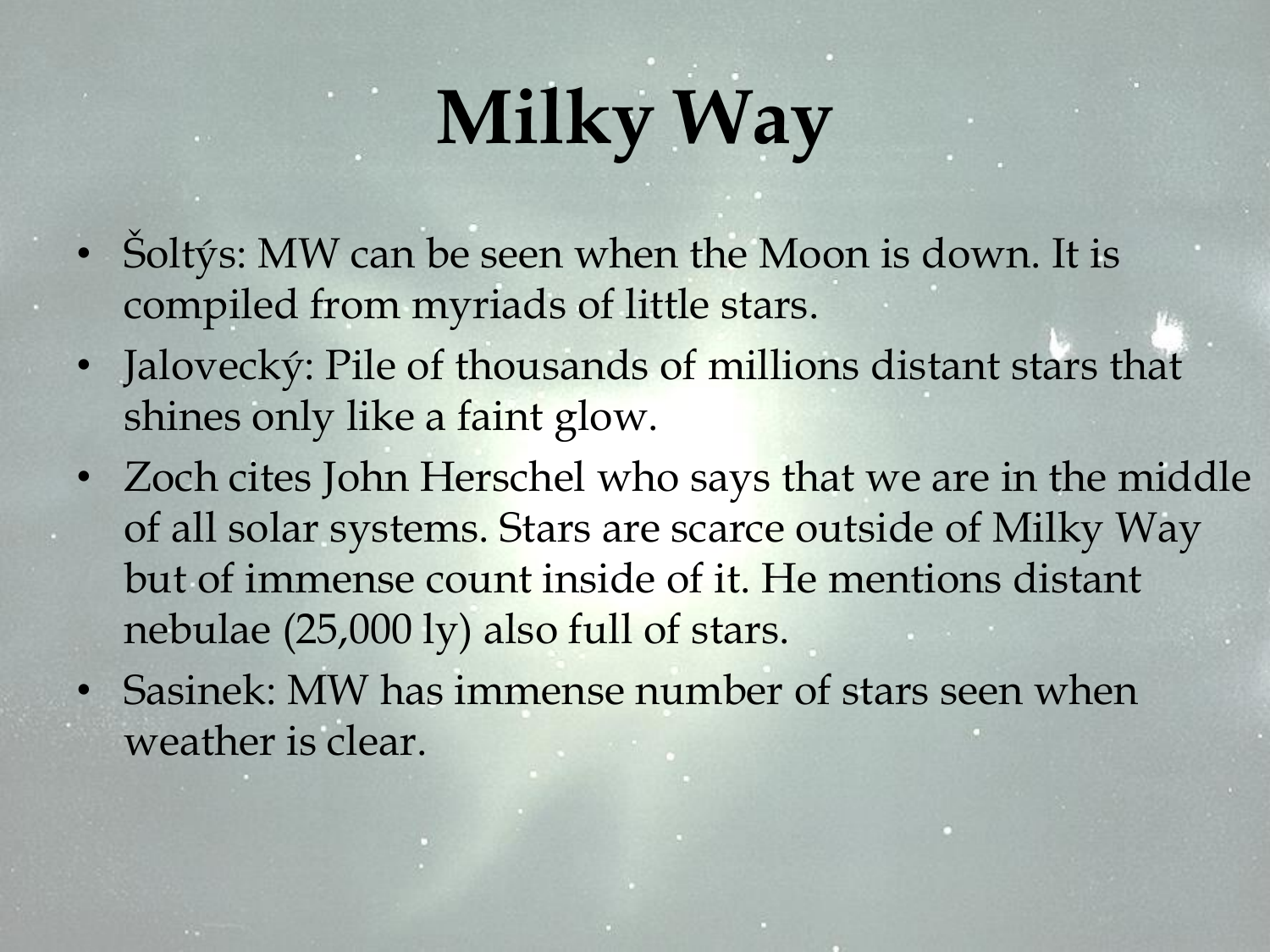# **shooting stars / fireballs**

- Soltýs: Fireball falls down to Earth at night and falls apart in atmosphere; shooting star – sometime snuffs out in the air, sometimes falls down to Earth. Author recognizes 3 types of meteorites: irony, stony, dusty.
- Jalovecký: We don't know what shooting stars are. Maybe, stars which only travel through our atmosphere. Fireballs are also unknown. Their volume is about 60 litres.
- Zoch: Shooting stars are certain planetary objects which burn up in the air and distinguish shortly after.
- Sasinek writes eloquently about meteors and fireballs; what they are, superstitions about them; most famous falls; their mass; time of occurrence; where they come from; where in the space can be found.
- Kochem: Made from dust on the ground which is elevated to clouds by sunlight. There they get wet and sunlight gets them dry. They become firm and fiery steam knocks them down in high velocity.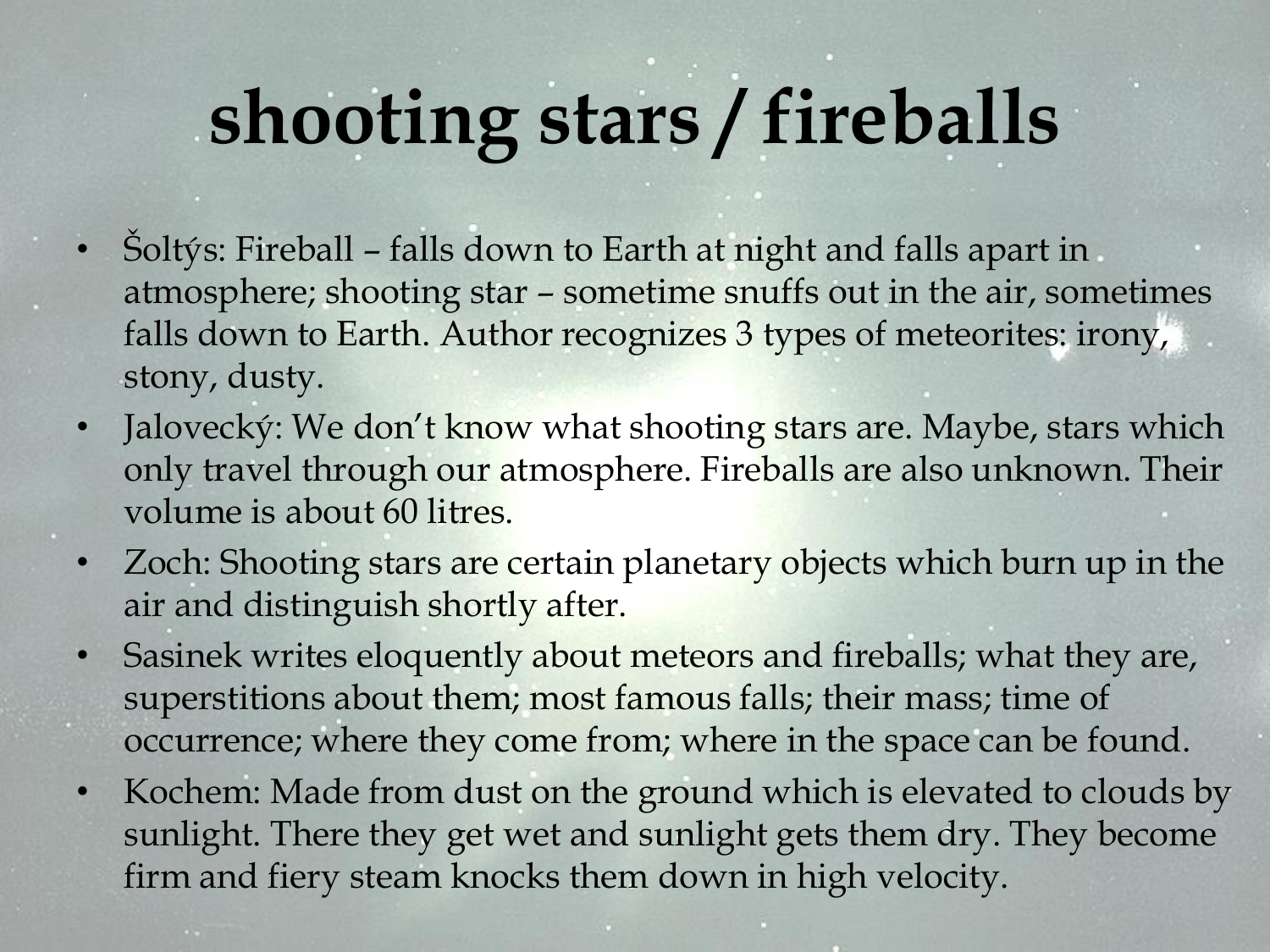#### **spherical astronomy**

- This part of astronomy is without changes for centuries and authors could not explain it today in another way.
- Šoltýs speaks about points on the heavens which are important for basic orientation (poles, points of east and west, nadir, zenith, zodiacal points), 9 main circles (equator, horizon, zodiac, meridian, 2 colures, 2 tropics, 2 polar circles). Zodiac is called as the ecliptic.
- Jalovecký mentions and explains terms such as these: horizon, 4 cardinal points, equator, tropics, polar circles, and poles.
- Zoch writes about terms like: zenith, nadir, almucantars, meridians, azimuth, poles, equator, declination circle, hour angle, right ascension, equinoxes, solstices, tropics, conjunction, quadrature, opposition, culmination, ecliptic and precession.